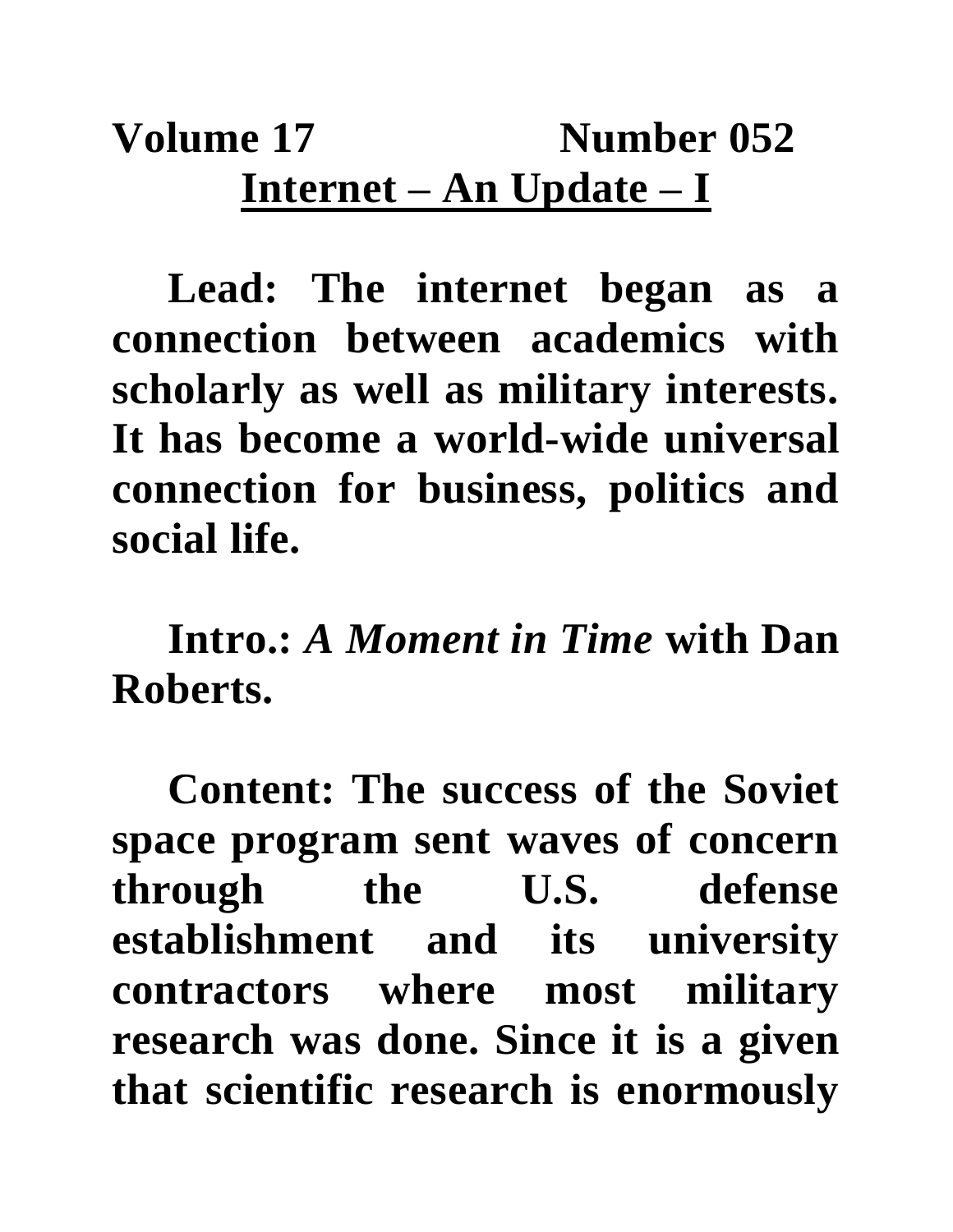**enhanced by the free exchange of ideas, failures, concepts and successes between scholars, the U.S. government concluded that some means of fast intercommunication could not but advance work of the U.S. military By the late 1960s a primitive network connecting major universities doing research for the U.S. Defense Department was in place.** 

**Within twenty five years this tiny little network had morphed into, at least, the beginnings of the vast planet-encircling system by which billions of humans do business, develop political policy, pursue dreams and connect with each other for warmth or just social connection.**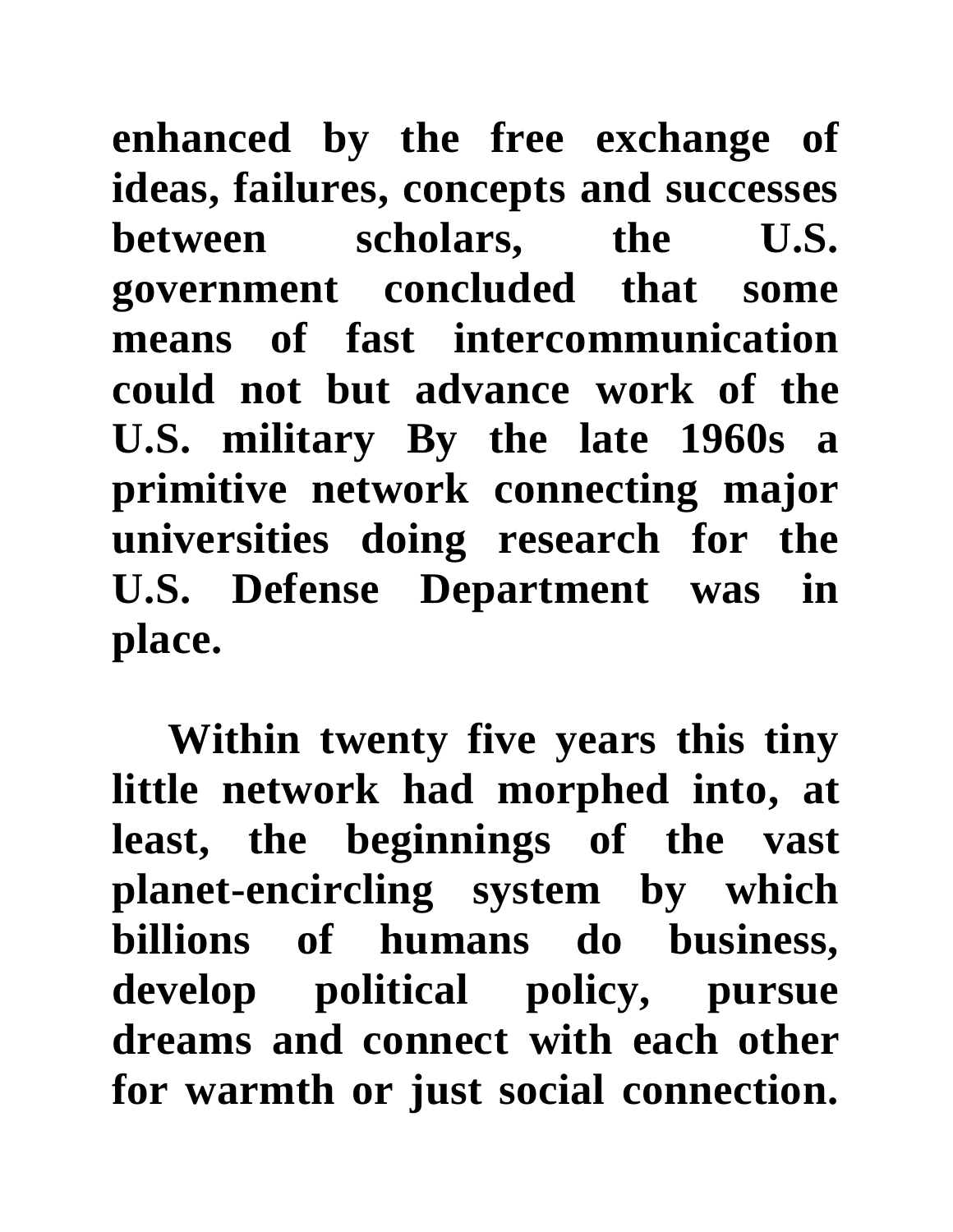**Sex, drugs and rock and roll, not to mention credit default swaps had taken over the world of boring military computer research. Science fiction writer Bruce Sterling described it correctly when he said, it was "as if some grim fallout shelter had burst open and a full-scale Mardi Gras parade had come marching out."**

**Many in the government were not amused by all this innovation. They believed that only certified scholarly researchers should be able to use the networks, but if that is what they wanted, they turned its administration over the wrong group: a bunch of academics known for their anti-establishment, nearly anarchist**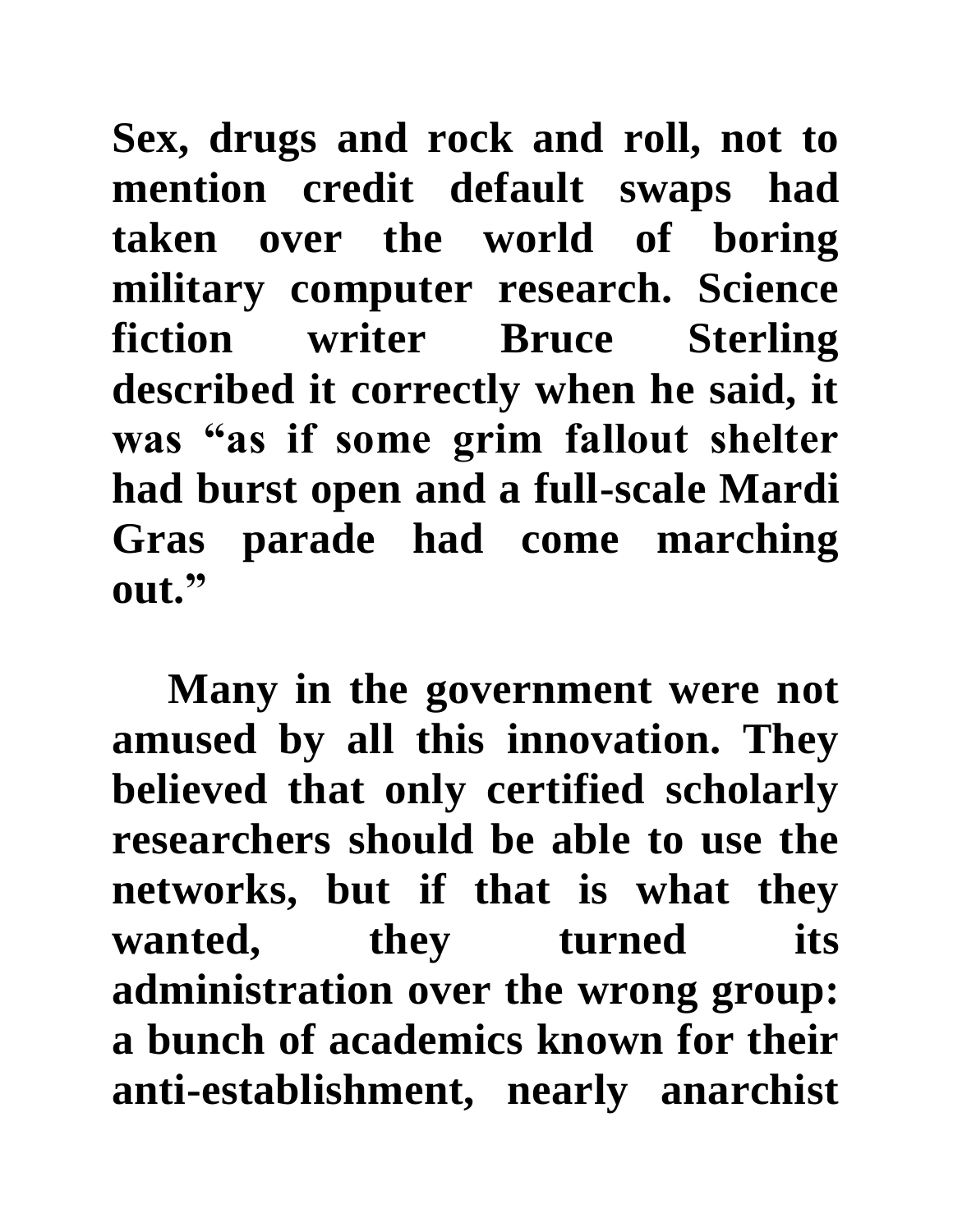**mind-set. The most significant development making this possible was the creation of the software known as TCP/IP, which made it possible for networks to connect to networks. Soon the size and reach of the internet exploded. Next time: AOL, Amazon, Google and Facebook.** 

## **In Richmond, Virginia this is Dan Roberts.**

## **Resources**

- **Bates, Stephen and Edwin Diamond. "The Ancient History of the Internet,"** *American Heritage* **46 (6, October , 1995): 34-46.**
- **Burkeman, Oliver. "Forty years of the Internet: How the World Changed Forever,"** *The Guardian,* **Technology, October 23, 2009.**
- **Chapman, Cameron. "History of the Internet in a Nutshell,"** *Six Revisions.Com.* **November 15, 2009.**